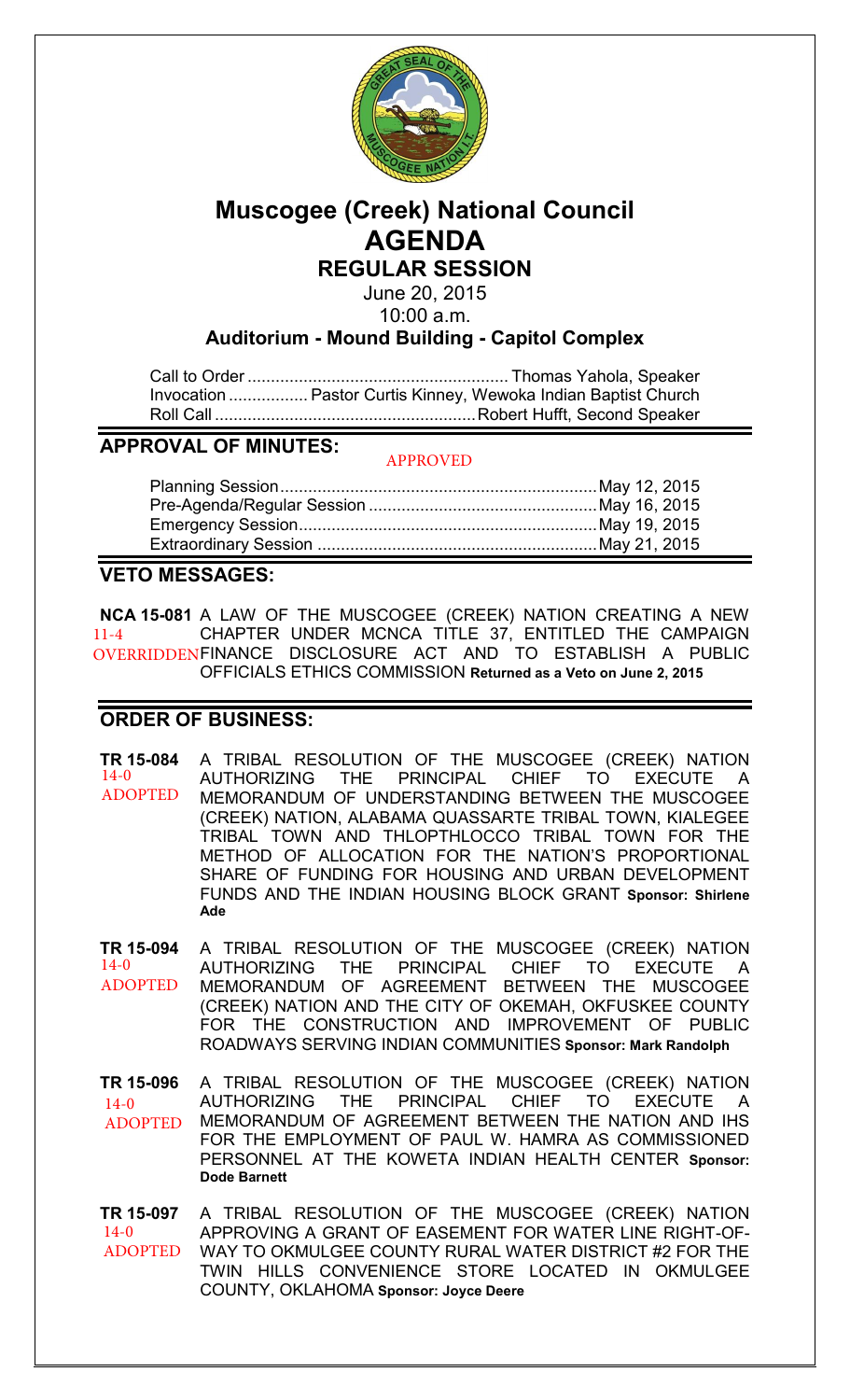**TR 15-098** A TRIBAL RESOLUTION OF THE MUSCOGEE (CREEK) NATION APPROVING A GRANT OF EASEMENT FOR WATER LINE RIGHT-OF-WAY TO WAGONER COUNTY RURAL WATER DISTRICT #5 AT THE KOWETA FOOD DISTRIBUTION CENTER **Sponsor: Joyce Deere** 14-0 ADOPTED

**TR 15-099** A TRIBAL RESOLUTION OF THE MUSCOGEE (CREEK) NATION AUTHORIZING THE PRINCIPAL CHIEF OF THE MUSCOGEE (CREEK) NATION TO APPLY FOR GRANT OPPORTUNITIES AVAILABLE THROUGH THE ENERGY AND MINERAL DEVELOPMENT PROGRAM (EMDP) ADMINISTERED THROUGH THE DIVISION OF ENERGY AND MINERAL DEVELOPMENT (DEMD) AND AUTHORIZING THE PRINCIPAL CHIEF TO EXECUTE THE NECESSARY GRANT DOCUMENTS **Sponsor: Mark Randolph**  $14-0$ ADOPTED

**TR 15-100** A TRIBAL RESOLUTION OF THE MUSCOGEE (CREEK) NATION APPROVING AN ASSIGNMENT FOR A BILLBOARD LEASE LOCATED ADOPTED ON TRUST LANDS IN TULSA, OKLAHOMA AND AUTHORIZING THE PRINCIPAL CHIEF TO EXECUTE A LEASE ASSIGNMENT AGREEMENT **Sponsor: Frank Coachman**  $14-0$ 

**TR 15-101** A TRIBAL RESOLUTION OF THE MUSCOGEE (CREEK) NATION AUTHORIZING RENOVATION TO THE CHECOTAH INDIAN COMMUNITY BUILDING **Sponsor: Darrell Proctor** ADOPTED 14-0

**TR 15-102** A TRIBAL RESOLUTION OF THE MUSCOGEE (CREEK) NATION AUTHORIZING THE PRINCIPAL CHIEF TO EXECUTE A CERTIFICATION AGREEMENT BETWEEN THE MUSCOGEE (CREEK) NATION AND THE GREEN BUILDING CERTIFICATION INSTITUTE FOR THE MUSCOGEE (CREEK) NATION DEPARTMENT OF HEALTH **Sponsor: Johnnie Greene** 14-0 ADOPTED

**TR 15-103** A TRIBAL RESOLUTION OF THE MUSCOGEE (CREEK) NATION AUTHORIZING THE PRINCIPAL CHIEF TO EXECUTE A HEALTHCARE ADOPTED ADMINISTRATION INTERNSHIP POLICY AGREEMENT BETWEEN THE MUSCOGEE (CREEK) NATION AND NORTHEASTERN STATE UNIVERSITY FOR THE MUSCOGEE (CREEK) NATION DEPARTMENT OF HEALTH **Sponsor: Johnnie Greene** 14-0

**TR 15-104** A TRIBAL RESOLUTION OF THE MUSCOGEE (CREEK) NATION AUTHORIZING THE PRINCIPAL CHIEF TO EXECUTE A VOLUME LICENSING AGREEMENT BETWEEN THE MUSCOGEE (CREEK) NATION AND MICROSOFT FOR THE MUSCOGEE (CREEK) NATION DEPARTMENT OF HEALTH **Sponsor: Dode Barnett** 14-0 ADOPTED

**TR 15-105** A TRIBAL RESOLUTION OF THE MUSCOGEE (CREEK) NATION AUTHORIZING THE PRINCIPAL CHIEF TO EXECUTE A REPATRIATION AGREEMENT AND NAGPRA PLAN OF ACTION WITH THE NATIONAL PARK SERVICE GULF ISLAND NATIONAL SEASHORE FOR THE REBURIAL OF HUMAN REMAINS AND ASSOCIATED FUNERARY OBJECTS AT THE GULF ISLAND NATIONAL SEASHORE **Sponsor: Mitch Jack**  $14-0$ ADOPTED

**TR 15-107** A TRIBAL RESOLUTION OF THE MUSCOGEE (CREEK) NATION RENOVATION TO THE CROMWELL INDIAN COMMUNITY BUILDING **Sponsor: Mitch Jack; Co-Sponsor(s): Frank**  ADOPTED **Coachman** 14-0

**TR 15-108** A TRIBAL RESOLUTION OF THE MUSCOGEE (CREEK) NATION AUTHORIZING THE GAMING OPERATIONS AUTHORITY BOARD  $14 - 0$ ADOPTED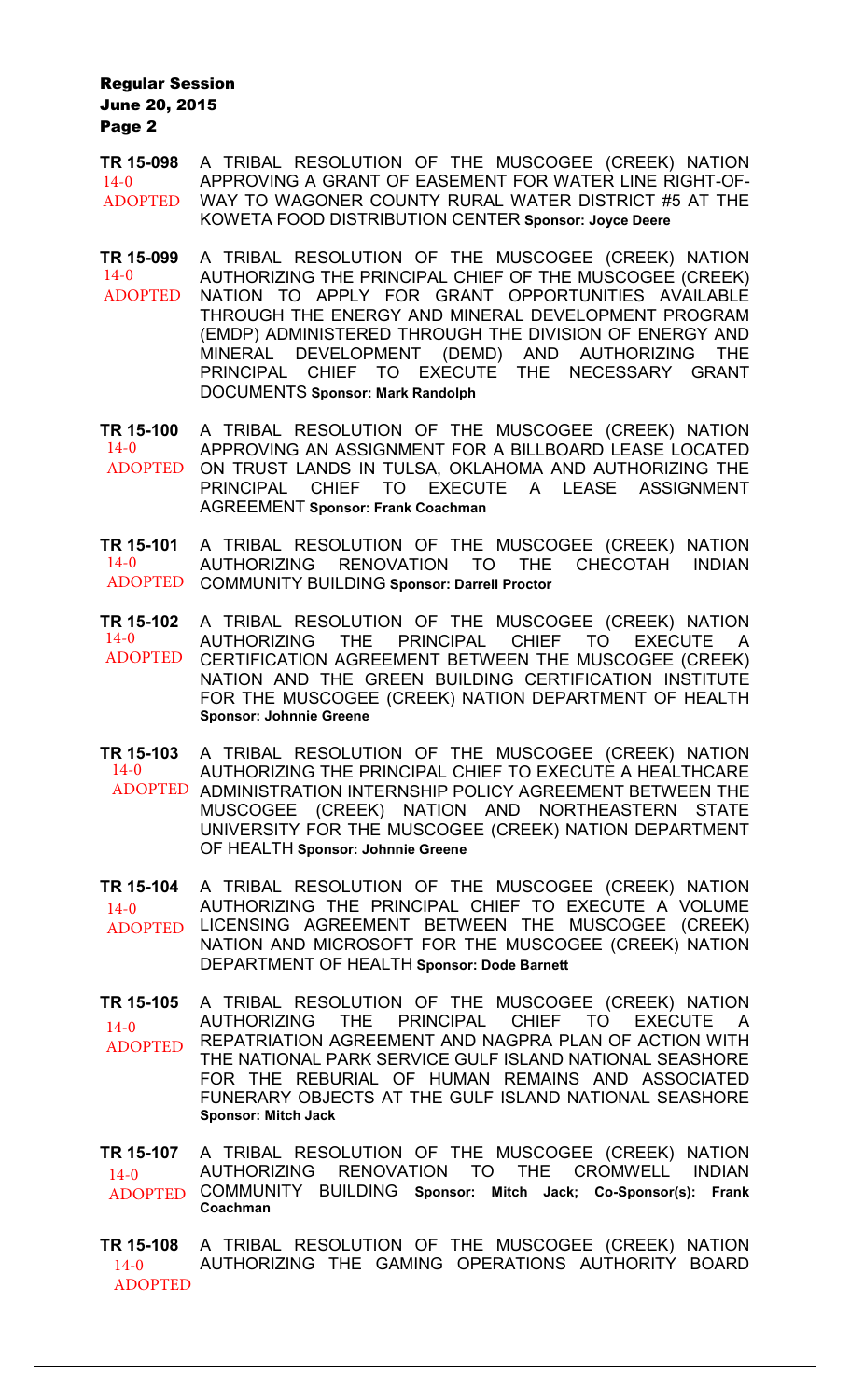> ("GOAB") TO EXECUTE AN END USER LICENSE AGREEMENT WITH SOPHOS LIMITED **Sponsor: Robert Hufft**

**TR 15-109** A TRIBAL RESOLUTION OF THE MUSCOGEE (CREEK) NATION AUTHORIZING THE GAMING OPERATIONS AUTHORITY BOARD TO ADOPTED EXECUTE MARKETING AGREEMENTS WITH ATC MANAGED SITES, LLC TO MARKET THE USE OF A DISTRIBUTED ANTENNA SYSTEM AND ROOFTOP SITE TO WIRELESS SERVICE PROVIDERS FOR RIVER SPIRIT CASINO **Sponsor: Robert Hufft**  $14-0$ 

**TR 15-110** A TRIBAL RESOLUTION OF THE MUSCOGEE (CREEK) NATION SUPPORTING THE GAMING OPERATIONS AUTHORITY BOARD TO ADOPTED CONDUCT ADEQUATE RESEARCH AND PREPARE PROPOSED AMENDMENTS TO TITLE 21 CHAPTER 4 OF THE MUSCOGEE (CREEK) NATION GAMING CODE TO FURTHER ENHANCE GAMING OPERATIONS **Sponsor: Robert Hufft**  $14-0$ 

**TR 15-111** A TRIBAL RESOLUTION OF THE MUSCOGEE (CREEK) NATION AUTHORIZING THE SECRETARY OF HEALTH TO EXECUTE A LICENSE RENEWAL APPLICATION BETWEEN THE MUSCOGEE (CREEK) NATION AND OKLAHOMA STATE DEPARTMENT OF HEALTH FOR THE MUSCOGEE (CREEK) NATION DEPARTMENT OF HEALTH **Sponsor: Dode Barnett** 14-0 ADOPTED

**TR 15-112** A TRIBAL RESOLUTION OF THE MUSCOGEE (CREEK) NATION AUTHORIZING THE FORMATION OF THE MVSKOKE NATION YOUTH COUNCIL **Sponsor: Dode Barnett**  $TR_{14-0}$ 15-112 ADOPTED

**TR 15-113** A TRIBAL RESOLUTION OF THE MUSCOGEE (CREEK) NATION AUTHORIZING THE PRINCIPAL CHIEF ON BEHALF OF THE DEPARTMENT OF HEALTH TO EXECUTE A FACILITY AUTHORIZATION REQUEST WITH THE OKLAHOMA STATE DEPARTMENT OF HEALTH **Sponsor: Dode Barnett**  $14-0$ ADOPTED

**TR 15-114** A TRIBAL RESOLUTION OF THE MUSCOGEE (CREEK) NATION AUTHORIZING THE GAMING OPERATIONS AUTHORITY BOARD TO EXECUTE AN AGREEMENT WITH THOMPSON CONSTRUCTION, INC. FOR REFURBISHMENT OF THE PARKING LOT AT DUCK CREEK CASINO **Sponsor: Robert Hufft**  $14-0$ ADOPTED

**TR 15-115** A TRIBAL RESOLUTION OF THE MUSCOGEE (CREEK) NATION AUTHORIZING THE PRINCIPAL CHIEF TO EXECUTE A CONTRACT BETWEEN OWNER AND CONTRACTOR WITH SPLASHPADS USA INDEFINITELY FOR THE CLAUDE COX OMNIPLEX SPLASH PAD Sponsor: James **Jennings**  $14-0$ POSTPONED

**TR 15-116** A TRIBAL RESOLUTION OF THE MUSCOGEE (CREEK) NATION AMENDING TR 15-074 (A TRIBAL RESOLUTION OF THE MUSCOGEE (CREEK) NATION AUTHORIZING THE PRINCIPAL CHIEF TO EXECUTE A MEMORANDUM OF UNDERSTANDING BETWEEN THE NATION AND OKMULGEE CREEK COUNTY FOR THE MAINTENANCE OF ROADWAY/BRIDGES AND ASSOCIATED RIGHTS-OF-WAY CONSTRUCTED OR IMPROVED BY THE MUSCOGEE (CREEK) NATION TRIBAL TRANSPORTATION PROGRAM) **Sponsor: Mark Randolph** 14-0 ADOPTED

**NCA 15-092** A LAW OF THE MUSCOGEE (CREEK) NATION AUTHORIZING A SPECIAL APPROPRIATION TO GLENPOOL CREEK INDIAN COMMUNITY FOR REPAIRS AND RENOVATIONS **Sponsor: Lucian Tiger III (\$28,744.00)** INDEFINITELY14-0 POSTPONED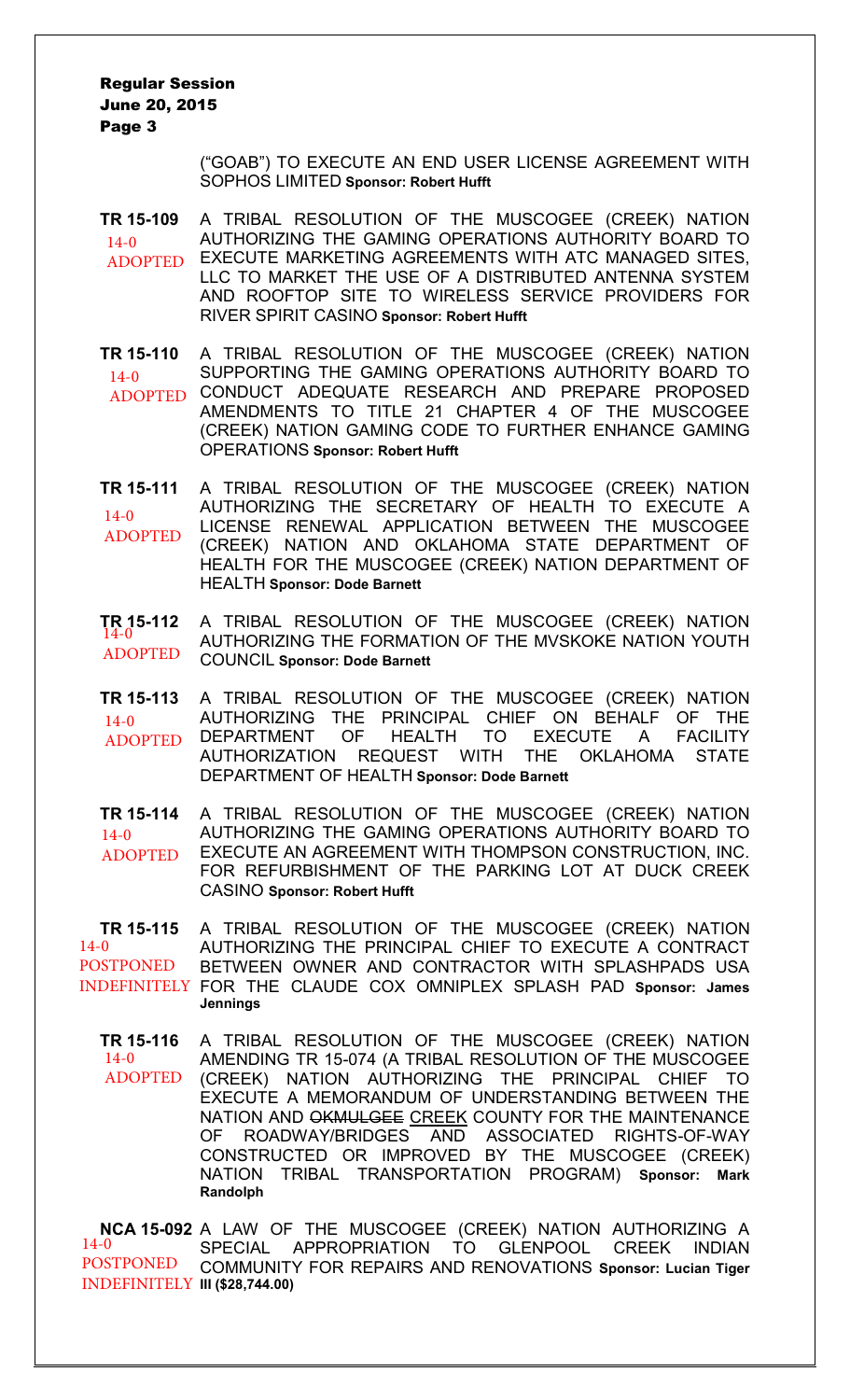| $14-0$<br><b>POSTPONED</b><br><b>INDEFINITELY</b> | NCA 15-093 A LAW OF THE MUSCOGEE (CREEK) NATION AMENDING NCA 13-<br>260 (A LAW OF THE MUSCOGEE (CREEK) NATION AUTHORIZING A<br>SPECIAL APPROPRIATION TO GLENPOOL CREEK INDIAN<br>COMMUNITY FOR FY 2014 OPERATING BUDGET) Sponsor: Lucian Tiger<br>Ш                                                                                                                                                                                       |
|---------------------------------------------------|-------------------------------------------------------------------------------------------------------------------------------------------------------------------------------------------------------------------------------------------------------------------------------------------------------------------------------------------------------------------------------------------------------------------------------------------|
| $14-0$<br><b>ADOPTED</b>                          | NCA 15-100 A LAW OF THE MUSCOGEE (CREEK) NATION APPROVING THE 2016<br><b>INDIAN HOUSING PLAN Sponsor: Mark Randolph</b>                                                                                                                                                                                                                                                                                                                   |
| $14-0$<br><b>ADOPTED</b>                          | NCA 15-118 A LAW OF THE MUSCOGEE (CREEK) NATION AUTHORIZING THE<br>EXPENDITURE OF ADDITIONAL FUNDS FOR THE CONSTRUCTION<br>OF THE MORRIS WALKING TRAIL PROJECT Sponsor: Darrell Proctor<br>(\$200,000.00)                                                                                                                                                                                                                                 |
| $14-0$<br><b>ADOPTED</b>                          | NCA 15-119 A LAW OF THE MUSCOGEE (CREEK) NATION AMENDING MCNCA<br>TITLE 22, CHAPTER 3. ENTITLED "FIRE PROTECTION" Sponsor: Lucian<br><b>Tiger III</b>                                                                                                                                                                                                                                                                                     |
| $14-0$<br><b>ADOPTED</b>                          | NCA 15-120 A LAW OF THE MUSCOGEE (CREEK) NATION AUTHORIZING A<br>SUPPLEMENTAL APPROPRIATION TO THE HIGHER EDUCATION-<br>DOCTORATE DEGREE PROGRAM FISCAL YEAR 2015 BUDGET<br>Sponsor: James Jennings; Co-Sponsor(s): Lucian Tiger III (\$143,544.00)                                                                                                                                                                                       |
| $14-0$<br><b>ADOPTED</b>                          | NCA 15-121 A LAW OF THE MUSCOGEE (CREEK) NATION AUTHORIZING A<br>SPECIAL APPROPRIATION TO EIGHT MUSCOGEE (CREEK) YOUTH<br>Sponsor: Frank Coachman (\$2,000.00)                                                                                                                                                                                                                                                                            |
| $14-0$<br><b>ADOPTED</b>                          | NCA 15-122 A LAW OF THE MUSCOGEE (CREEK) NATION AMENDING MCNCA<br>TITLE 19 §5-102, ENTITLED "Candidate must be registered and take<br>leave from employment with the Muscogee (Creek) Nation" Sponsor: Frank<br>Coachman; Co-Sponsor(s): Lucian Tiger III SUBSTITUTE BILL                                                                                                                                                                 |
| $14-0$<br><b>ADOPTED</b>                          | NCA 15-123 A LAW OF THE MUSCOGEE (CREEK) NATION AUTHORIZING A<br>SPECIAL APPROPRIATION TO ALLEN FREE WILL BAPTIST CHURCH<br>Sponsor: Frank Coachman (\$2,000.00)                                                                                                                                                                                                                                                                          |
| $14-0$<br><b>ADOPTED</b>                          | NCA 15-124 A LAW OF THE MUSCOGEE (CREEK) NATION APPROPRIATING<br>FUNDS TO THE MUSCOGEE (CREEK) NATION DEPARTMENT OF<br>HEALTH TO MAINTAIN AND UPGRADE THE EMERGENCY MEDICAL<br>ALERT DEVICE SYSTEM Sponsor: Dode Barnett (\$71,100.00)                                                                                                                                                                                                    |
| $14-0$                                            | NCA 15-125 A LAW OF THE MUSCOGEE (CREEK) NATION AMENDING MCNCA<br>TITLE 28, SUBCHAPTER 6-105 ENTITLED "The Master Plan" Sponsor:<br><b>ADOPTED</b> David Nichols                                                                                                                                                                                                                                                                          |
| $13-1$                                            | NCA 15-126 A LAW OF THE MUSCOGEE (CREEK) NATION AUTHORIZING A<br>DONATION TO THE AMERICAN HEART ASSOCIATION FOR THE GO<br>ADOPTED RED FOR WOMEN NATIVE WOMEN CONFERENCE Sponsor: Frank<br>Coachman (\$10,000.00)                                                                                                                                                                                                                          |
| $14-0$<br><b>ADOPTED</b>                          | NCA 15-127 A LAW OF THE MUSCOGEE (CREEK) NATION AUTHORIZING THE<br>EXPENDITURE OF GRANT FUNDS FROM THE FIRST NATIONS<br>DEVELOPMENT INSTITUTE, SEEDS BLOCK GRANT AWARDED TO<br>THE DEPARTMENT OF COMMERCE TO SUPPORT OKFUSKEE<br>INDIAN COMMUNITY TRADITIONAL FOOD EDUCATION AND<br>EXPANSION OF THE COMMUNITY GARDEN AND FOOD BANK<br>DEVELOPMENT PROJECT AT THE OKFUSKEE INDIAN COMMUNITY<br>CENTER Sponsor: Dode Barnett (\$39,940.00) |
|                                                   | NCA 15-128 A LAW OF THE MUSCOGEE (CREEK) NATION ESTABLISHING THE                                                                                                                                                                                                                                                                                                                                                                          |

**NCA 15-128** A LAW OF THE MUSCOGEE (CREEK) NATION ESTABLISHING THE MUSCOGEE (CREEK) NATION YOUTH SERVICES REVOLVING FUND 14-0 ADOPTED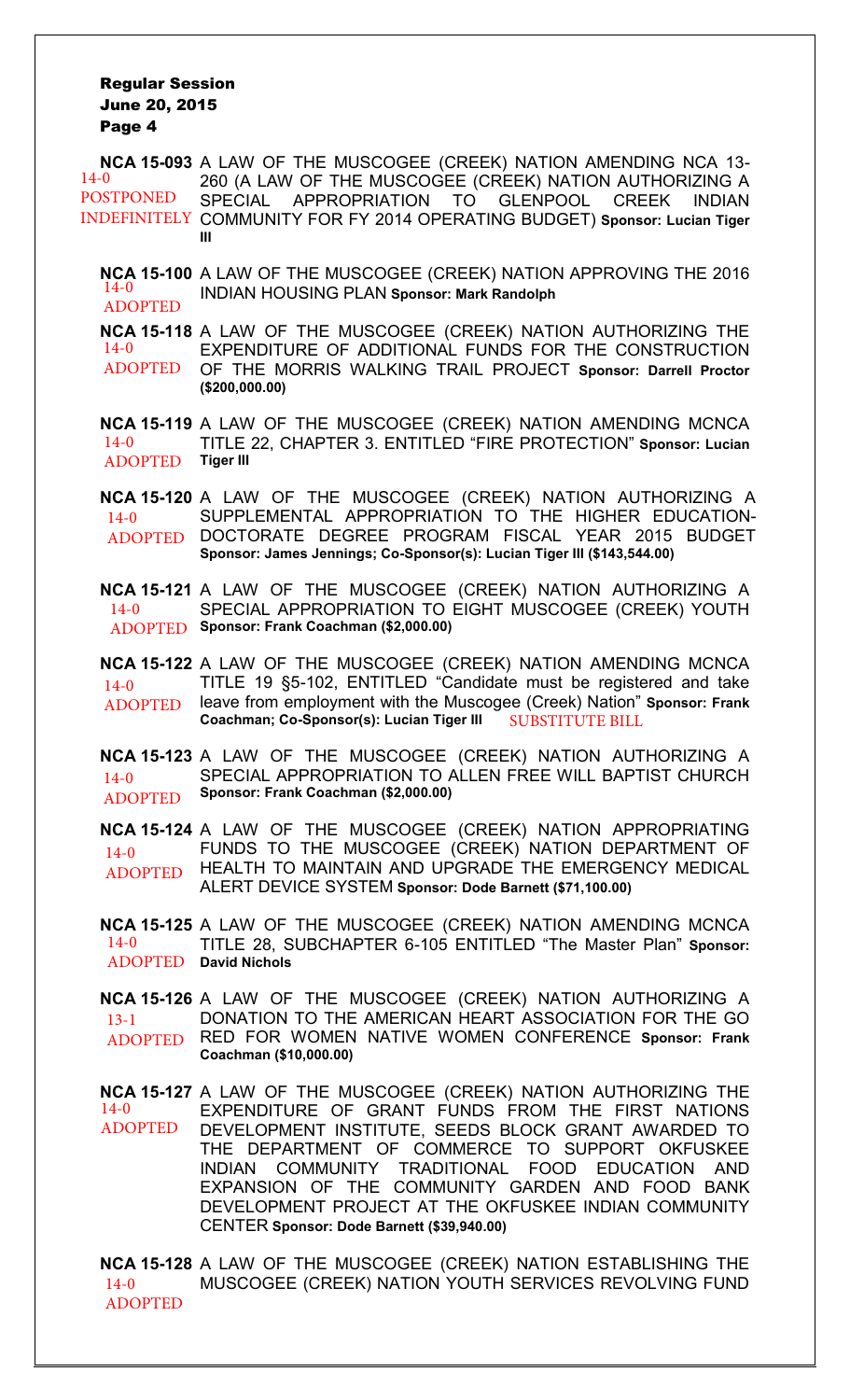> FOR VARIOUS FUNDRAISING ACTIVITIES OF THE MUSCOGEE (CREEK) NATION YOUTH SERVICES **Sponsor: Dode Barnett**

**NCA 15-129** A LAW OF THE MUSCOGEE (CREEK) NATION CREATING AN MVSKOKE LANGUAGE PROGRAM REVOLVING FUND ACCOUNT FOR THE EXPENDITURE OF ALL DEPARTMENTAL INCOME **Sponsor:**  ADOPTED **Dode Barnett**  $14-0$ 

**NCA 15-130** A LAW OF THE MUSCOGEE (CREEK) NATION AUTHORIZING A SPECIAL APPROPRIATION TO A MUSCOGEE (CREEK) YOUTH **Sponsor: Lucian Tiger III (\$1,100.00)** ADOPTED 14-0

**NCA 15-131** A LAW OF THE MUSCOGEE (CREEK) NATION CREATING AN EMPLOYMENT AND TRAINING PROGRAM REVOLVING FUND ADOPTED ACCOUNT FOR THE APPRENTICESHIP PROGRAM Sponsor: Dode **Barnett** 14-0

**NCA 15-132** A LAW OF THE MUSCOGEE (CREEK) NATION AUTHORIZING A SPECIAL APPROPRIATION TO A MUSCOGEE (CREEK) YOUTH **Sponsor: Shirlene Ade (\$250.00)** ADOPTED 14-0

**NCA 15-133** A LAW OF THE MUSCOGEE (CREEK) NATION AUTHORIZING A DONATION TO THE OKLAHOMA WILD BUNCH YOUTH RODEO ADOPTED ASSOCIATION **Sponsor: James Jennings (\$4,000.00)** SUBSTITUTE BILL 14-0

**NCA 15-134** A LAW OF THE MUSCOGEE (CREEK) NATION AUTHORIZING A SPECIAL APPROPRIATION TO TWO MUSCOGEE (CREEK) YOUTH **Sponsor: Mitch Jack (\$500.00)**  $14-0$ ADOPTED

**NCA 15-135** A LAW OF THE MUSCOGEE (CREEK) NATION AUTHORIZING A SPECIAL APPROPRIATION TO TWO MUSCOGEE (CREEK) YOUTH **Sponsor: Dode Barnett (\$1,000.00)**  ADOPTED \$500 AMOUNT AMENDED  $14-0$ 

**NCA 15-136** A LAW OF THE MUSCOGEE (CREEK) NATION AUTHORIZING A SPECIAL APPROPRIATION TO A MUSCOGEE (CREEK) NATION YOUTH **Sponsor: Mitch Jack (\$250.00)** ADOPTED  $14 - 0$ 

**NCA 15-137** A LAW OF THE MUSCOGEE (CREEK) NATION AUTHORIZING THE EXPENDITURE OF FUNDS FOR THE RE-ROOFING OF THE SOLOMON MCCOMBS BUILDING **Sponsor: Darrell Proctor (\$292,795.00)** ADOPTED 14-0

**NCA 15-138** AN ACT OF THE MUSCOGEE (CREEK) NATION AMENDING TITLE 37, CHAPTER 3 AND ESTABLISHING A NEW TITLE 37, CHAPTER 3, ADOPTED SUBCHAPTER 11, ENTITLED "HIRING AND EMPLOYMENT PROHIBITION" **Sponsor: Lucian Tiger III** SUBSTITUTE BILL 14-0

**NCA 15-139** A LAW OF THE MUSCOGEE (CREEK) NATION TO AMEND ARTICLE V SECTION 1. (F) AND ARTICLE VI, SECTION 2. (C) OF THE CONSTITUTION OF THE MUSCOGEE (CREEK) NATION TO ADD LANGUAGE PERTAINING TO CRIMINAL CONVICTIONS AGAINST THE MUSCOGEE (CREEK) NATION **Sponsor: Lucian Tiger III** SUBSTITUTE BILL $14-0$ ADOPTED

**NCA 15-140** A LAW OF THE MUSCOGEE (CREEK) NATION AUTHORIZING A BUDGET MODIFICATION IN EXCESS OF TEN PERCENT (10%) FOR THE MUSCOGEE (CREEK) NATION TRANSIT DEPARTMENT FY 2015 BUDGET **Sponsor: Mitch Jack**  $14-0$ ADOPTED

**NCA 15-141** A LAW OF THE MUSCOGEE (CREEK) NATION AUTHORIZING AN APPROPRIATION FOR THE MUSCOGEE (CREEK) NATION 10-4 ADOPTED